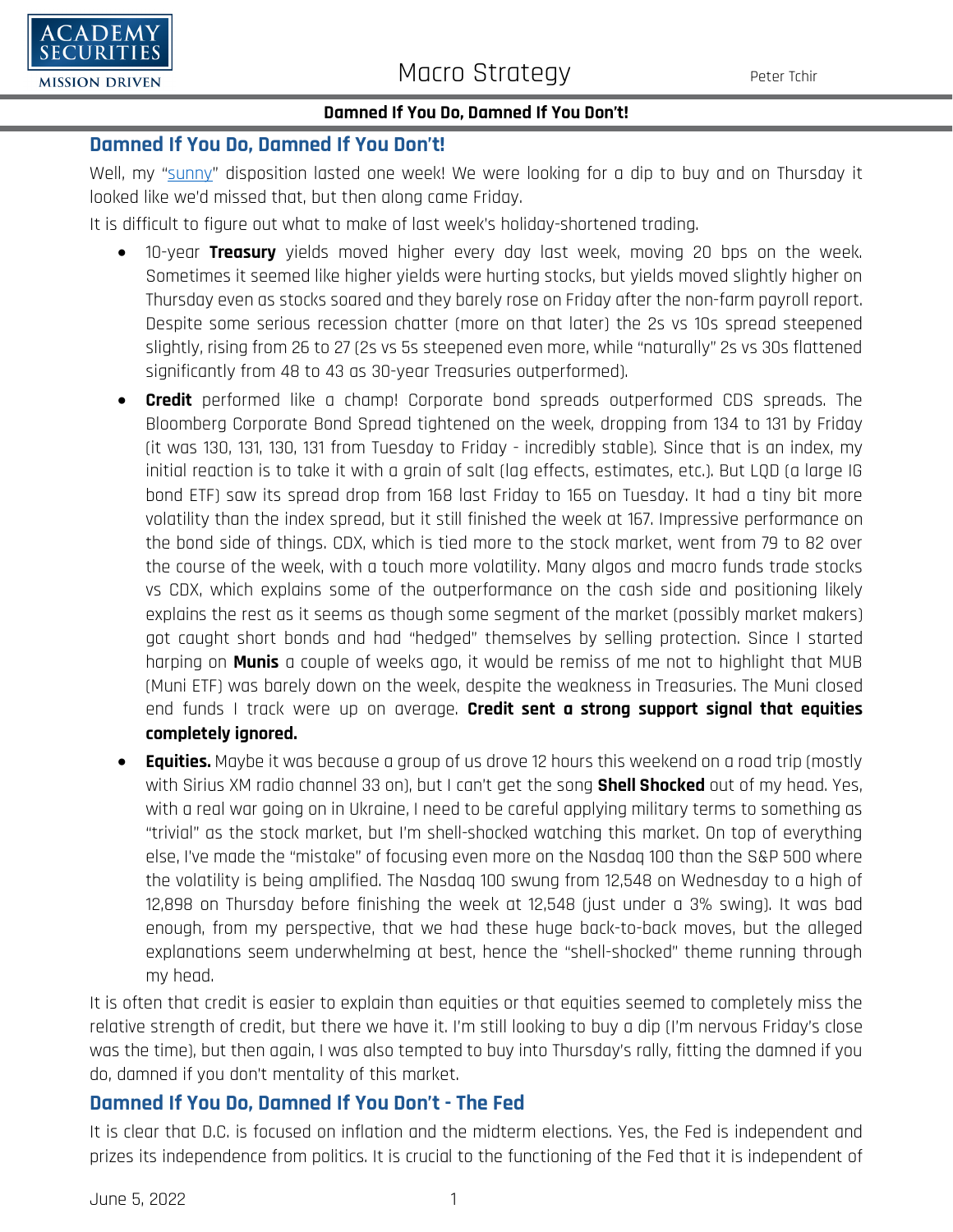

## **Damned If You Do, Damned If You Don't!**

politics as their job is to ensure the smoothest running economy as possible (balancing jobs versus inflation). But there does seem to be intense political pressure to fight inflation and send that message. We saw some of that this week as speaker after speaker came out, ahead of the blackout period, to largely signal that we have two more rounds of 50 bps hikes coming and that September is on the table.

Friday's job report was strong enough that the Fed has the "ammunition" to be as hawkish as they want on June 15th when we get the next rate decision. This coming Friday's CPI may influence their tone too.

## **Damned if you don't hike.**

'ADEMY

**MISSION DRIVEN** 

With pressure from D.C., daily stories about how inflation is hurting the country and the economy, and with data still "good enough" to justify hikes, it will be difficult for the Fed not to act and sound hawkish.

## **Damned If You Do, Damned If You Don't - The Economy**

#### **Damned if you do hike.**

Our base case has been for a serious slowdown in Europe this summer and a noticeable decline in economic activity in the U.S. heading into the fall. Not only are rate hikes going to slow the economy, but quantitative tightening (which in my opinion acts very differently than rate hikes) will function as a headwind for risk assets of all types.

Our concerns were echoed by two famous CEO's this week. One CEO warned that his bank was preparing for an economic "hurricane." That seemed to affect stocks briefly, but didn't last long.

The other CEO warned about his workforce and the economy. That seemed to be a big part of Friday's price action (his stock was down 10% or \$70 billion in market cap) and clearly weighed on the market. Over the weekend there seemed to be several tweets walking back some of the messaging on hiring and wages so maybe Sunday futures will open strong and Friday will turn out to be an aberration? Or maybe it won't be. These are not the only two people or companies that have warned about current levels of staffing.

**Will we start seeing this concern about the labor market show up in the data?** I think that we will see more signs of rapidly slowing economic activity than I had thought before. Europe is getting hit, the war in Ukraine is dragging on, and housing (or at least mortgage rates) remains an issue for me.

**Will it matter?** As if things aren't complicated enough, are we at the point **where bad news might be good news** for equities because it will keep yields lower? In last week's "sunny" piece, I highlighted the fact that we had returned to a more "normal" correlation. When stocks can rise (along with yields) on good economic data, we have a real chance for a sustained rally. Hoping bad news will be good news for stocks (at this moment) strains credibility, as the bad news could be very bad, especially if inflation in food and energy doesn't dissipate. So, I think that bad news will matter.

## **Bottom Line**

I'm still in "dip buying mode" on equities (though we haven't hit enough of a dip to pull the trigger or seen a good enough reason to join an already underway bounce). I like rates and continue to like credit, though it is probably a good time to lighten up and take some profits in credit (and Munis).

In the meantime, listen to some 80's new wave music and enjoy what's left of the weekend and if you have a clearer understanding of what is going on out in the markets and the economy, don't hesitate to reach out!